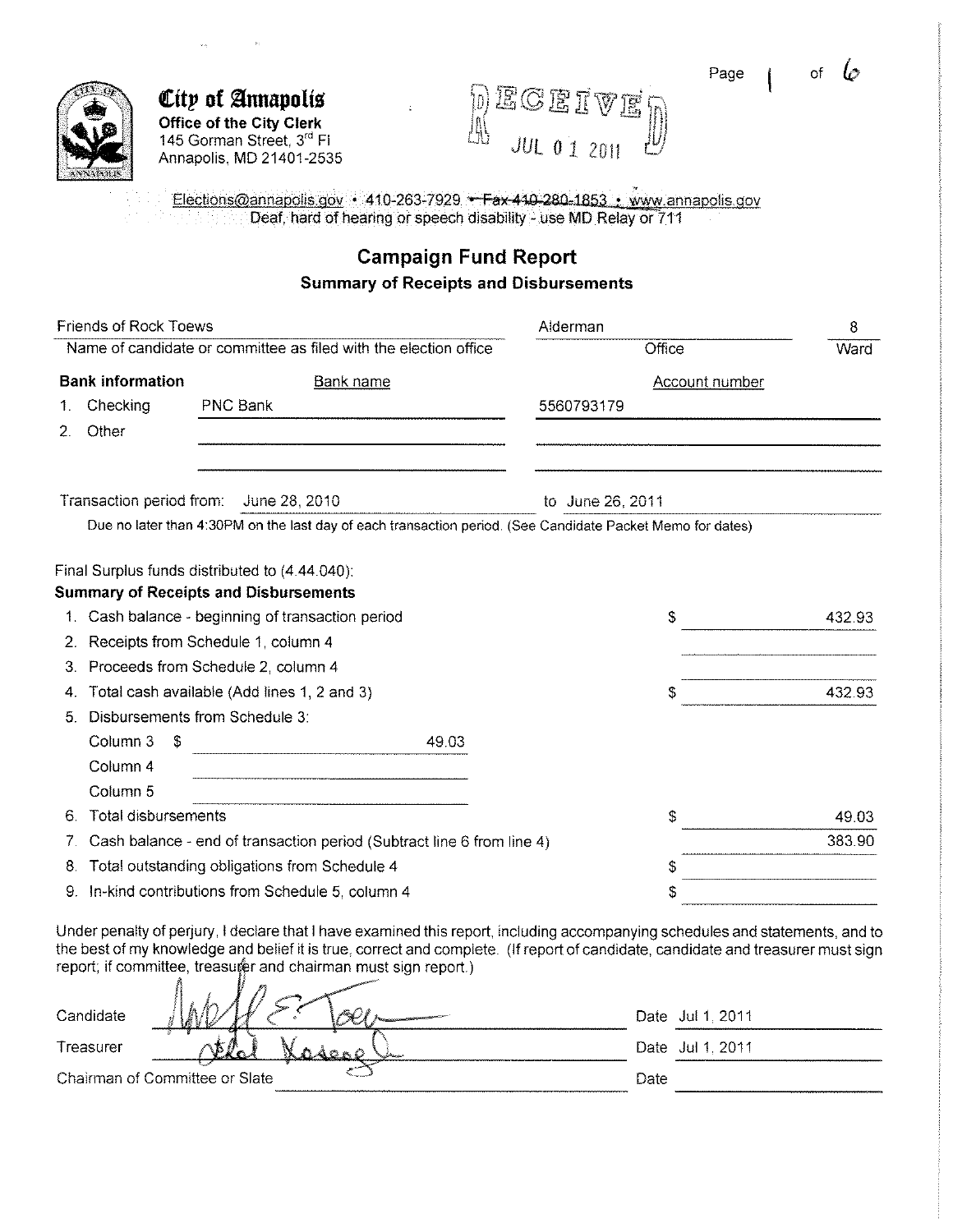

## **City of Annapolis Office of the City Clerk**

145 Gorman Street, 3rd Fl Annapolis, MD 21401-2535

Electiohs@annapolis.gov • 410-263-7929 • Fax 410-280-1853 • www.annapolis.gov Deaf, hard of hearing or speech disability- use MD Relay or 711

Name of candidate or committee \_Friends of Rock Toews \_\_\_\_\_\_\_\_\_\_\_\_\_\_\_\_\_\_\_\_\_\_\_\_\_\_<br>Report period - transactions from June 28, 2010 to June 26, 2011 to June 26, 2011 ------------------------

### **Schedule 1 - Contributions and Receipts**

(Excluding Transfers, Loans and In-kind Contributions)

| Date<br>received | Complete name and residence<br>address of Payer | Description of receipt. See instructions for code. |                                              |         | Amount |  |
|------------------|-------------------------------------------------|----------------------------------------------------|----------------------------------------------|---------|--------|--|
|                  |                                                 | Code *                                             | <b>Ticket price</b>                          | Cash    |        |  |
|                  |                                                 |                                                    |                                              | Check # |        |  |
|                  |                                                 |                                                    | * T, enter price per ticket Rcpt #           |         |        |  |
|                  |                                                 |                                                    | Aggregate amount received from Payer to date |         |        |  |
|                  |                                                 | Code <sup>*</sup>                                  | <b>Ticket price</b>                          | Cash    |        |  |
|                  |                                                 |                                                    |                                              | Check # |        |  |
|                  |                                                 |                                                    | * T, enter price per ticket Rcpt #           |         |        |  |
|                  |                                                 |                                                    | Aggregate amount received from Payer to date |         |        |  |
|                  |                                                 | Code <sup>*</sup>                                  | Ticket price                                 | Cash    |        |  |
|                  |                                                 |                                                    |                                              | Check # |        |  |
|                  |                                                 |                                                    | * T, enter price per ticket Rcpt #           |         |        |  |
|                  |                                                 |                                                    | Aggregate amount received from Payer to date |         |        |  |
|                  |                                                 | Code *                                             | <b>Ticket price</b>                          | Cash    |        |  |
|                  |                                                 |                                                    |                                              | Check # |        |  |
|                  |                                                 |                                                    | * T, enter price per ticket Rcpt #           |         |        |  |
|                  |                                                 |                                                    | Aggregate amount received from Payer to date |         |        |  |
|                  |                                                 | Code <sup>*</sup>                                  | Ticket price                                 | Cash    |        |  |
|                  |                                                 |                                                    |                                              | Check # |        |  |
|                  |                                                 |                                                    | * T, enter price per ticket Rcpt #           |         |        |  |
|                  |                                                 |                                                    | Aggregate amount received from Payer to date |         |        |  |
|                  |                                                 | Code *                                             | Ticket price                                 | Cash    |        |  |
|                  |                                                 |                                                    |                                              | Check#  |        |  |
|                  |                                                 |                                                    | * T, enter price per ticket Rcpt #           |         |        |  |
|                  |                                                 |                                                    | Aggregate amount received from Payer to date |         |        |  |
|                  |                                                 | Code *                                             | <b>Ticket price</b>                          | Cash    |        |  |
|                  |                                                 |                                                    |                                              | Check # |        |  |
|                  |                                                 |                                                    | * T, enter price per ticket Rcpt #           |         |        |  |
|                  |                                                 |                                                    | Aggregate amount received from Payer to date |         |        |  |

Total this page \$

 $0.00$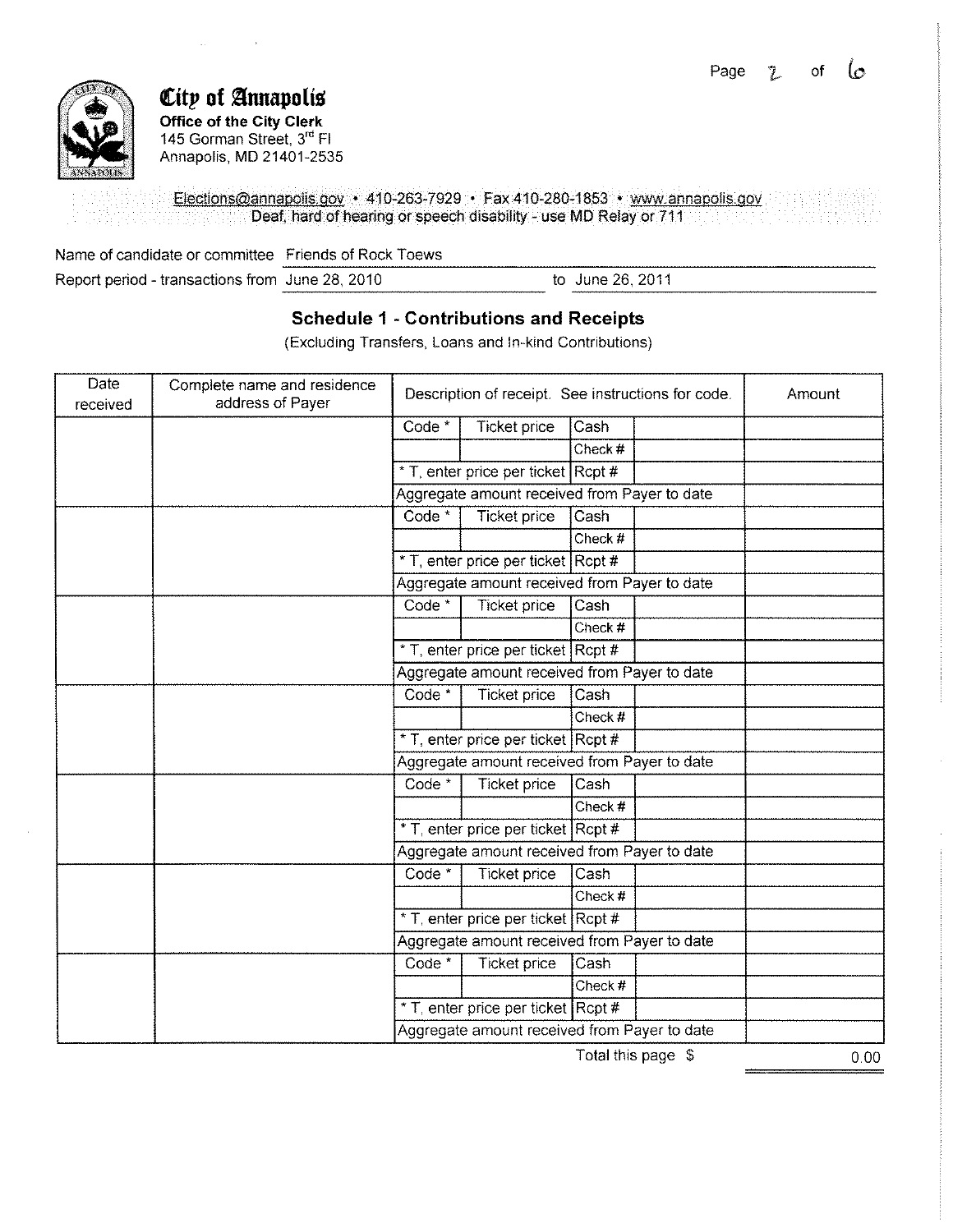

*City* of Annapolis **Office of the City Clerk**  145 Gorman Street, 3rd Fl Annapolis, MD 21401-2535

Elections@annapolis.gov • 410-263-7929 • Fax 410-280-1853 • www.annapolis.gov Deaf, hard of hearing or speech disability- use MD Relay or 711

Name of candidate or committee Friends of Rock Toews Report period - transactions from June 28, 2010 to June 26, 2011

| Date<br>received | Complete name and residence<br>address of Payer | Description of loan or transfer            | Amount |
|------------------|-------------------------------------------------|--------------------------------------------|--------|
|                  |                                                 | Aggregate amount of<br>loan or transfer \$ |        |
|                  |                                                 | Aggregate amount of<br>loan or transfer \$ |        |
|                  |                                                 | Aggregate amount of<br>loan or transfer \$ |        |
|                  |                                                 | Aggregate amount of<br>loan or transfer \$ |        |
|                  |                                                 | Aggregate amount of<br>loan or transfer \$ |        |
|                  |                                                 | Aggregate amount of<br>loan or transfer \$ |        |
|                  |                                                 | Aggregate amount of<br>loan or transfer \$ |        |
|                  |                                                 | Aggregate amount of<br>loan or transfer \$ |        |
|                  |                                                 | Aggregate amount of<br>loan or transfer \$ |        |
|                  |                                                 | Aggregate amount of<br>loan or transfer \$ |        |

**Schedule 2 - Loans and Transfers** 

Total this page  $\beta$  0.00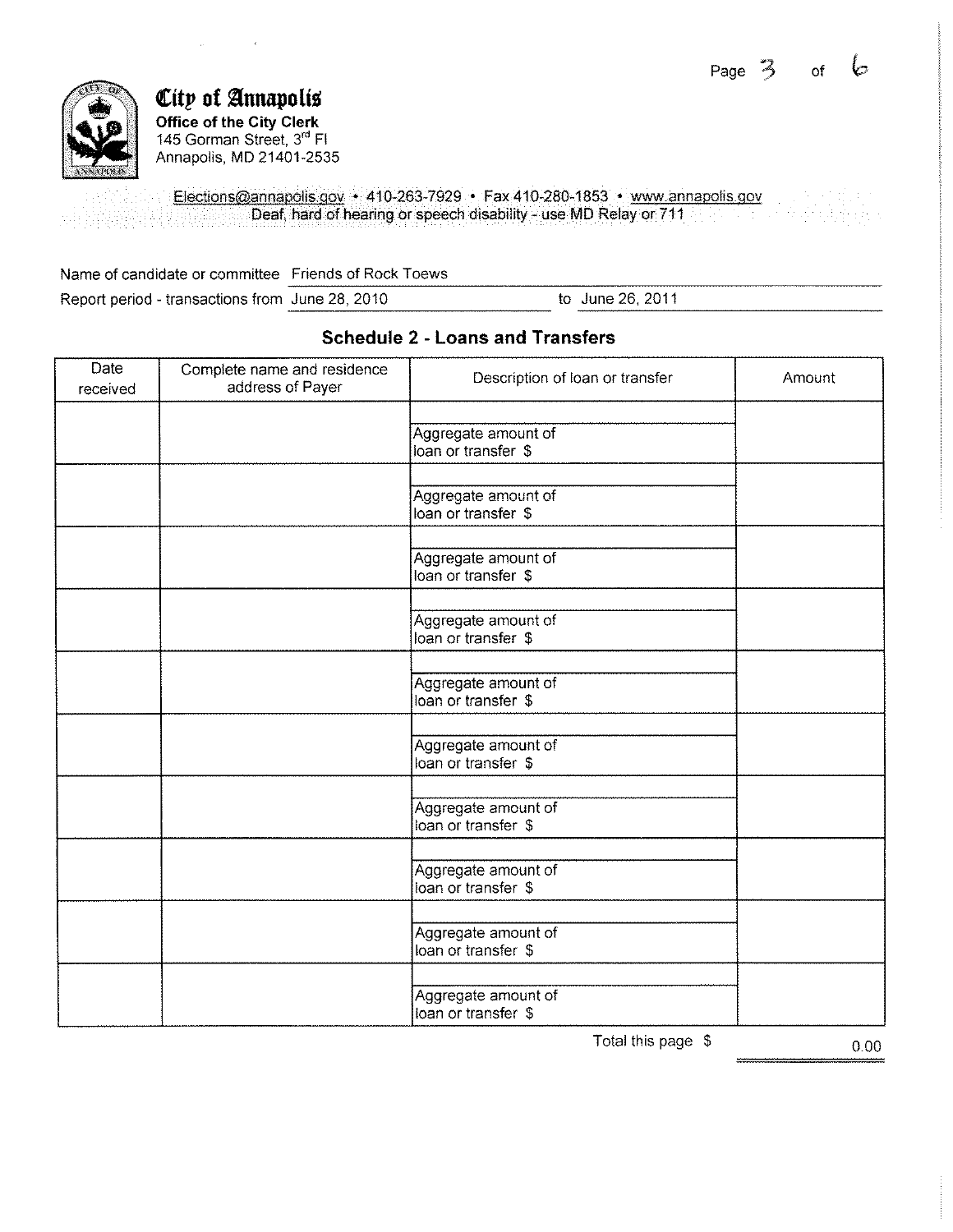

# City of Annapolis Office of the City Clerk<br>145 Gorman Street, 3<sup>rd</sup> Fl Annapolis, MD 21401-2535

Elections@annapolis.gov · 410-263-7929 · Fax 410-280-1853 · www.annapolis.gov Deaf, hard of hearing or speech disability - use MD Relay or 711

Name of candidate or committee Friends of Rock Toews

Report period - transactions from June 28, 2010

to June 26, 2011

### Schedule 3 - Disbursements

|             | $\overline{2}$                                                    | 3                                                                      |            |             | 4                                         |        |         | 5      |                             |        |
|-------------|-------------------------------------------------------------------|------------------------------------------------------------------------|------------|-------------|-------------------------------------------|--------|---------|--------|-----------------------------|--------|
|             |                                                                   | Salaries and all payments other than loan<br>Loan payments<br>payments |            |             | Transfers to other<br>funds (candidate or |        |         |        |                             |        |
| Date        | Payee and<br>address                                              | Code                                                                   | Amount     |             | Method                                    | Amount |         | Method | committee name<br>required) | Amount |
| 07/15/2010- | GoDaddy.com                                                       | PL.                                                                    |            | Check #     | Debit Card                                |        | Check # |        |                             |        |
| 11/15/2010  | 2299 W. Obispo                                                    |                                                                        | 24.95 Cash |             |                                           |        | Čash    |        |                             |        |
|             | Gilbert.AZ 85233                                                  |                                                                        |            | Rcpt #      |                                           |        | Rept#   |        |                             |        |
| 07/20/2010  | Bay Ridge Wine<br>111 Hillsmere Dr<br><u>Annap. MD 2140間</u>      | CO                                                                     |            | Check #     | Debit Card                                |        | Check # |        |                             |        |
|             |                                                                   |                                                                        | 16.67 Cash |             |                                           |        | Cash    |        |                             |        |
|             |                                                                   |                                                                        |            | Rcpt#       |                                           |        | Rcpt #  |        |                             |        |
| 7/21/2010   | Eastport Liquors<br>1007 Bay Ridge<br>Annap. MD 2140 <sup>1</sup> | CO                                                                     |            | Check $#$   | Debit Card                                |        | Check # |        |                             |        |
|             |                                                                   |                                                                        |            | $7.41$ Cash |                                           |        | Cash    |        |                             |        |
|             |                                                                   |                                                                        |            | Rcpt #      |                                           |        | Rcpt#   |        |                             |        |
|             |                                                                   |                                                                        |            | Check #     |                                           |        | Check # |        |                             |        |
|             |                                                                   |                                                                        |            | Cash        |                                           |        | Cash    |        |                             |        |
|             |                                                                   |                                                                        |            | Rcpt #      |                                           |        | Rept#   |        |                             |        |
|             |                                                                   |                                                                        |            | Check #     |                                           |        | Check # |        |                             |        |
|             |                                                                   |                                                                        |            | Cash        |                                           |        | Cash    |        |                             |        |
|             |                                                                   |                                                                        |            | Rcpt#       |                                           |        | Rept#   |        |                             |        |
|             | Totals this page \$                                               |                                                                        | 49.03      |             |                                           |        |         |        |                             |        |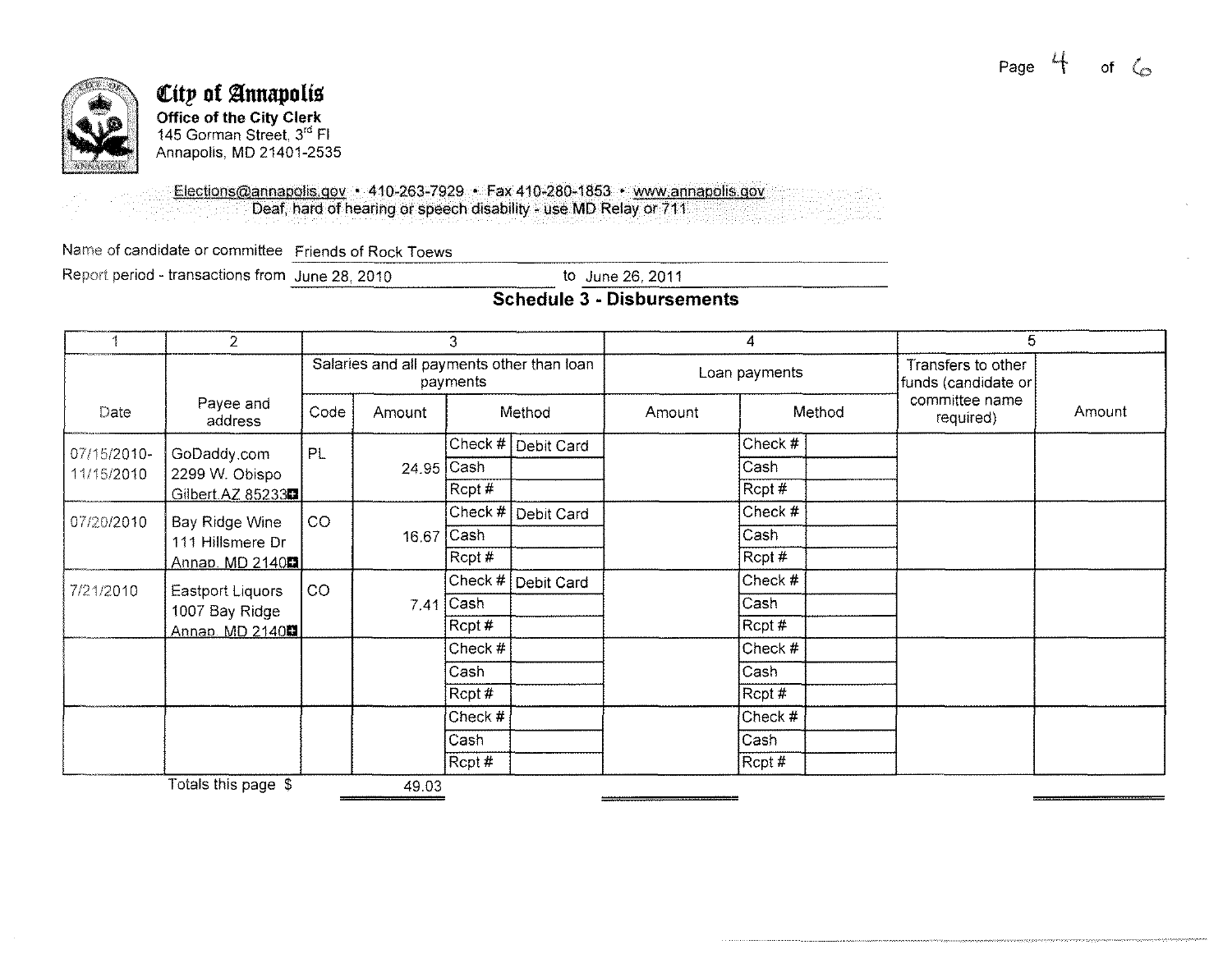Page *5*  of  $\varphi$ 



**City of Annapolis Office of the City Clerk**  145 Gorman Street, 3rd Fl Annapolis, MD 21401-2535

Elections@annapolis.gov • 410-263-7929 • Fax 410-280-1853 • www.annapolis.gov Deaf, hard of hearing or speech disability- use MD Relay or 711

Name of fund or committee Friends of Rock Toews Name of fund or committee Triends of Rock Toews<br>Debts as of June 26, 2011

 $\sim$ 

### **Schedule 4 - Outstanding Obligations as of End of Report Period**

| $\mathbf{1}$     | $\overline{2}$                                     | $\overline{3}$     | $\overline{\mathbf{4}}$ |
|------------------|----------------------------------------------------|--------------------|-------------------------|
| Name and address | Description of debt (Loans,<br>unpaid bills, etc.) | Date debt incurred | Amount                  |
|                  |                                                    |                    |                         |
|                  |                                                    |                    |                         |
|                  |                                                    |                    |                         |
|                  |                                                    |                    |                         |
|                  |                                                    |                    |                         |
|                  |                                                    |                    |                         |
|                  |                                                    |                    |                         |
|                  |                                                    |                    |                         |
|                  |                                                    |                    |                         |
|                  |                                                    |                    |                         |
|                  |                                                    |                    |                         |
|                  |                                                    |                    |                         |
|                  |                                                    |                    |                         |
|                  |                                                    |                    |                         |

Total this page \$ 0.00  $\begin{array}{c}\n 0.00 \\
\end{array}$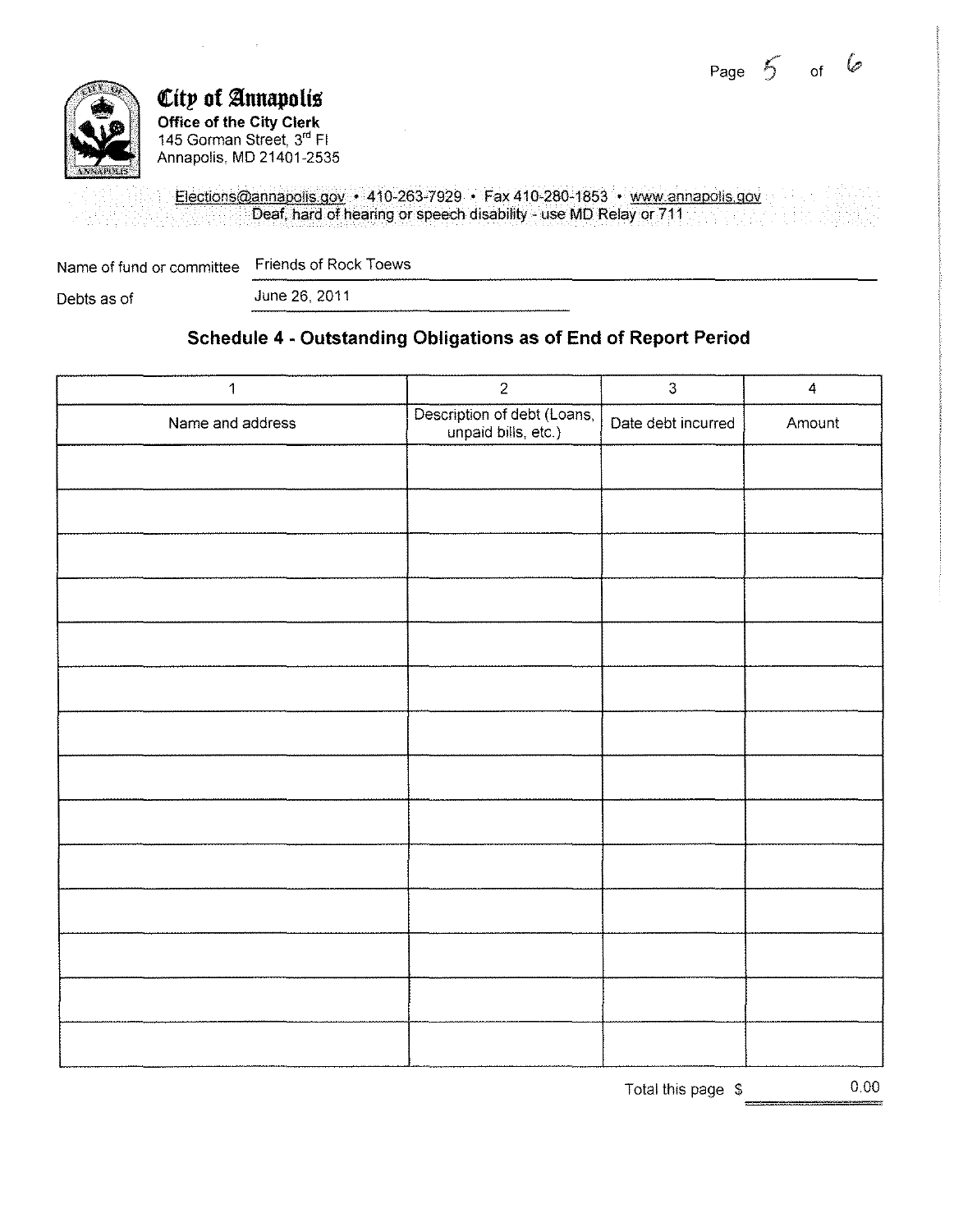Page  $\mathscr V$  of



### ${\mathfrak{C}}$ ity of Annapolis **Office of the City Clerk**  145 Gorman Street, 3<sup>re</sup> Fl Annapolis, MD 21401-2535

 $\sim$   $\sim$ 

 $\sim 10^{-11}$ 

Elections@annapolis.gov • 410-263-7929 • Fax410-280-1853 • www.annapolis.gov Deaf, hard of hearing or speech disability - use MD Relay or 711

| Name of fund or committee                       | Friends of Rock Toews |                  |
|-------------------------------------------------|-----------------------|------------------|
| Report period - transactions from June 28, 2010 |                       | to June 26, 2011 |

### **Schedule 5 - In-kind Contributions**

| $\mathbf{1}$ | $\sqrt{2}$                      | $\overline{3}$                         | $\overline{\mathbf{4}}$                          |
|--------------|---------------------------------|----------------------------------------|--------------------------------------------------|
| Date         | Name and address of contributor | Description of In-kind<br>Contribution | Fair Market Value (during<br>this report period) |
|              |                                 |                                        |                                                  |
|              |                                 |                                        |                                                  |
|              |                                 |                                        |                                                  |
|              |                                 |                                        |                                                  |
|              |                                 |                                        |                                                  |
|              |                                 |                                        |                                                  |
|              |                                 |                                        |                                                  |
|              |                                 |                                        |                                                  |
|              |                                 |                                        |                                                  |
|              |                                 |                                        |                                                  |
|              |                                 |                                        |                                                  |
|              |                                 |                                        |                                                  |
|              |                                 |                                        |                                                  |
|              |                                 |                                        |                                                  |

Total this page 0.00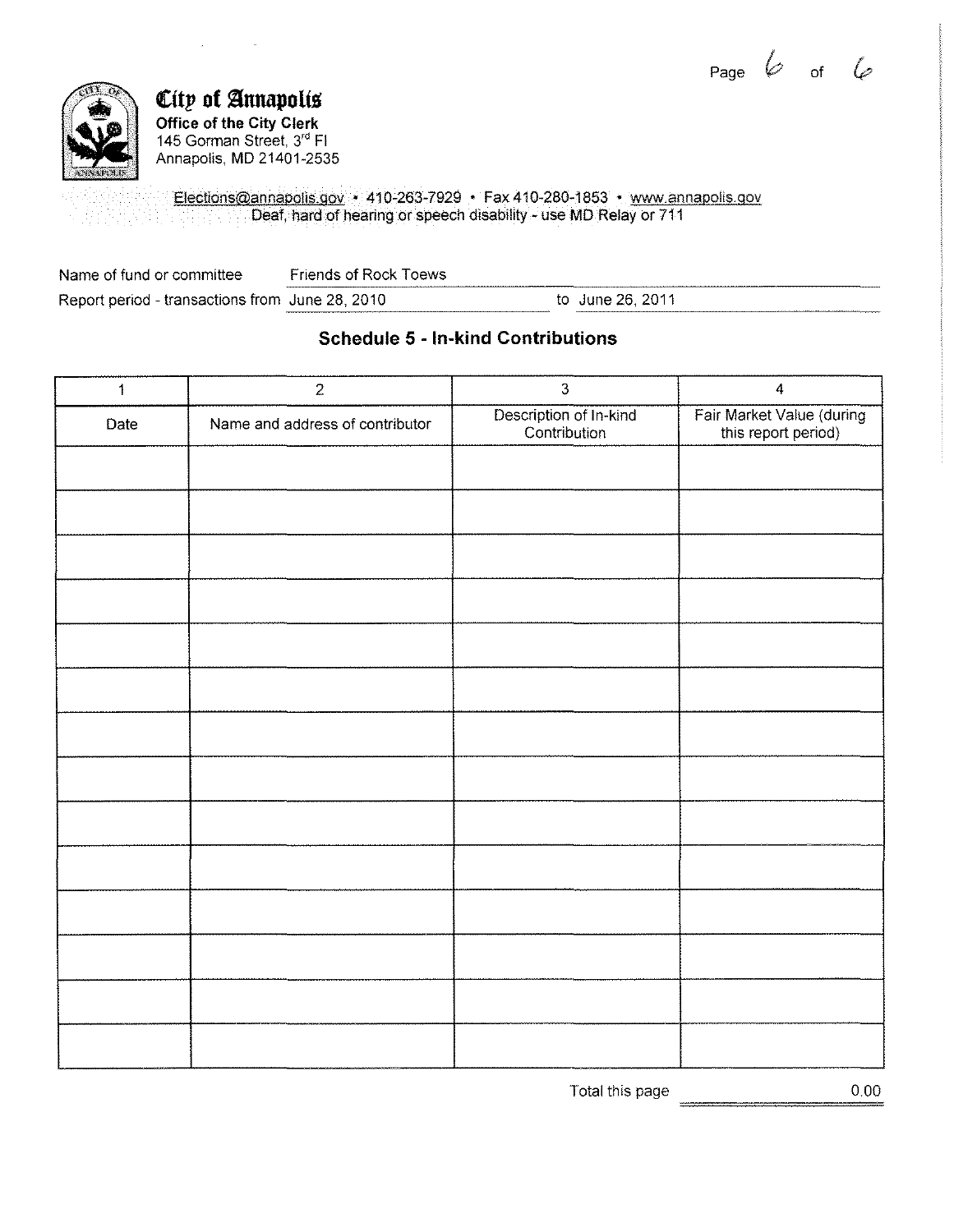#### David H. Cordle, Sr.

Item #13 Schedule 3 does not include full addresses for lines 17 and 20. Schedule 3 dues not include a code for line 32.

#### **Cohen for Mayor**

| Item $#4$ | Schedule 3 is mathematically incorrect.                                                  |
|-----------|------------------------------------------------------------------------------------------|
| Item $#5$ | The total of the Disbursements listed on Schedule 3 is not mathematically correct, which |
|           | was brought forward to the Summary of Receipts and Disbursements causing the ending      |
|           | cash balance to be incorrect.                                                            |

#### Classic G. Hoyle

| ltem $#7$  | The dates of the Receipts do not include the year the Receipts were received, therefore it |
|------------|--------------------------------------------------------------------------------------------|
|            | is undeterminable as to whether or not the dates of the Receipts are within the reporting  |
|            | period although it appears they are made within the reporting period.                      |
| Item $#13$ | Schedule 3 does not include an address for line15.                                         |

#### Friends of Ellen Moyer

Item  $#2$  The report was not filed timely. It was due July 1, 2010 and was received July 2, 2010.

#### Annapolitans for A Better Community

Item  $\frac{1}{2}$  (*I*) The report was not filed timely. It was due July 1, 2010 and was received July 8, 2010.

#### Friends of Rock Toews .;

Item# 13 Schedule 3 does not include dates, addresses. or coding for lines I and 2 in column *5.* 

#### Friends of Fred Paone

There are no exceptions to the report.

From our examination of the Campaign Fund Reports, we did not note any other matters of noncompliance with city law or matters we believe warrant further investigation or require additional documentation from candidates.

attache.

We were not engaged to, and did not, conduct an audit or review the objectives of which would be the expression of an opinion or limited assurance on the Campaign Fund Reports compliance with City regulations. Accordingly, we do not express such an opinion or limited assurance. Had we performed additional procedures, other matters might have come to our attention that would have been reported to you.

This report is intended 5olcly for the information and use of the City of Annapolis and is not intended to be and should not be used by anyone other than these specified parties .

Toal, Griffath, Ayers & Kullman, LLC

July 1, 2010